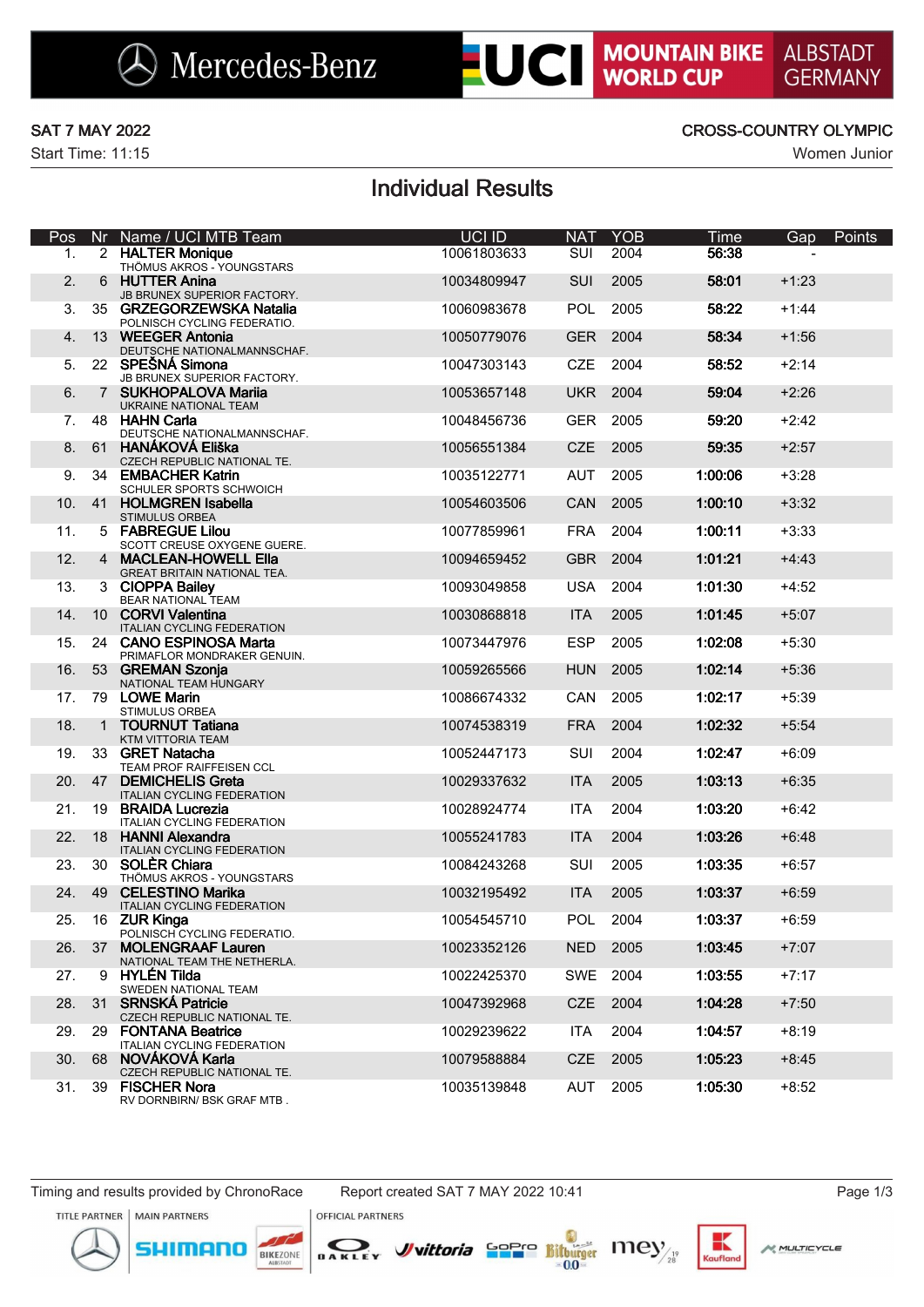# **LUCI MOUNTAIN BIKE**

Start Time: 11:15 Women Junior

## SAT 7 MAY 2022 CROSS-COUNTRY OLYMPIC

# Individual Results

| Pos | Nr | Name / UCI MTB Team                                            | UCI ID      | <b>NAT</b> | <b>YOB</b> | Time    | Gap      | Points |
|-----|----|----------------------------------------------------------------|-------------|------------|------------|---------|----------|--------|
| 32. | 26 | VIKTOROVÁ Nela<br>ROUVY SPECIALIZED                            | 10047304557 | <b>CZE</b> | 2004       | 1:05:36 | $+8:58$  |        |
| 33. | 51 | <b>KAGEVI Stina</b><br>SWEDEN NATIONAL TEAM                    | 10022619572 | <b>SWE</b> | 2005       | 1:05:39 | $+9:01$  |        |
| 34. | 54 | <b>WENZEL Liv</b><br>LUXEMBOURG NATIONAL TEAM                  | 10035000513 | <b>LUX</b> | 2004       | 1:05:43 | $+9:05$  |        |
| 35. | 67 | <b>BOUVET Pauline</b><br><b>CCDIE</b>                          | 10070081571 | <b>FRA</b> | 2005       | 1:05:47 | $+9:09$  |        |
| 36. |    | 45 KAUFMANN Natalie<br>DEUTSCHE NATIONALMANNSCHAF.             | 10074596620 | <b>GER</b> | 2005       | 1:05:49 | $+9:11$  |        |
| 37. | 21 | <b>CNOSSEN Luna</b><br>NATIONAL TEAM THE NETHERLA.             | 10023300996 | <b>NED</b> | 2004       | 1:05:53 | $+9:15$  |        |
| 38. |    | 12 MOULIN Ilona<br>XC63                                        | 10068824009 | <b>FRA</b> | 2004       | 1:05:53 | $+9:15$  |        |
| 39. |    | 23 LÍBANO Mariana<br>SELEÇÃO NACIONAL PORTUGUES.               | 10044298668 | <b>POR</b> | 2004       | 1:06:27 | $+9:49$  |        |
| 40. |    | 66 KOTLÍKOVÁ Adéla<br>CK LOKO RAKOVNÍK                         | 10047410247 | <b>CZE</b> | 2005       | 1:06:28 | $+9:50$  |        |
| 41. |    | 52 ROTH Anastasia<br><b>MAUNA LOA BIKERS</b>                   | 10099496823 | SUI        | 2005       | 1:06:42 | $+10:04$ |        |
| 42. |    | 56 LILLELUND Julie<br>DANISH NATIONAL TEAM                     | 10036122982 | <b>DEN</b> | 2005       | 1:06:46 | $+10:08$ |        |
| 43. |    | 50 DELANOE Léane<br><b>ORNANS SUPERIOR</b>                     | 10069573838 | <b>FRA</b> | 2004       | 1:07:24 | $+10:46$ |        |
| 44. |    | 63 POZZATTI Elisa<br>FOUR ES INTERNATIONAL PROJ.               | 10032949062 | <b>ITA</b> | 2004       | 1:07:33 | $+10:55$ |        |
| 45. |    | 14 PALLWEBER Jana<br>SUNSHINE RACERS ASV NALS                  | 10032706158 | <b>ITA</b> | 2004       | 1:07:45 | $+11:07$ |        |
| 46. |    | 60 KLAES Lise<br>TEAM SUPERIOR RAFALSOCKS                      | 10068237662 | <b>FRA</b> | 2005       | 1:08:14 | $+11:36$ |        |
| 47. |    | 46 CARVALHO Marta<br>SELEÇÃO NACIONAL PORTUGUES.               | 10044493072 | POR        | 2005       | 1:08:18 | $+11:40$ |        |
| 48. |    | 71 BÖHM Lara<br><b>WALCHER RACING-TEAM</b>                     | 10053700594 | <b>GER</b> | 2005       | 1:08:20 | $+11:42$ |        |
| 49. |    | 65 FEURSTEIN Lisa<br>RV DORNBIRN / ZWEIRAD EGGE.               | 10035134895 | <b>AUT</b> | 2005       | 1:08:43 | $+12:05$ |        |
| 50. |    | 77 KREBS Ninon<br>TEAM PERFORMANCE CYCLING                     | 10086758194 | <b>FRA</b> | 2005       | 1:08:48 | $+12:10$ |        |
| 51. |    | 25 DANDENELL Tove<br>SWEDEN NATIONAL TEAM                      | 10022457302 | <b>SWE</b> | 2004       | 1:09:29 | $+12:51$ |        |
| 52. |    | 32 CAMERON Mia<br>TEAM TALLEY'S - KIWI MTB C.                  | 10073484756 | <b>NZL</b> | 2004       | 1:09:37 | $+12:59$ |        |
| 53. |    | 20 KELLERMAN Makena<br>BEAR NATIONAL TEAM                      | 10110070429 | <b>USA</b> | 2004       | 1:09:46 | $+13:08$ |        |
| 54. |    | 62 VAN THIEL Seline<br><b>RSC KEMPTEN</b>                      | 10049043281 | <b>GER</b> | 2005       | 1:09:54 | $+13:16$ |        |
| 55. |    | 72 NORRID-MORTENSEN Olympia<br>DANISH NATIONAL TEAM            | 10080492503 | <b>DEN</b> | 2005       | 1:10:25 | $+13:47$ |        |
| 56. |    | 69 THEOBALD Ronja<br><b>GERMANTECHNOLOGYRACINGTEAM</b>         | 10036429140 | <b>GER</b> | 2005       | 1:10:41 | $+14:03$ |        |
| 57. |    | 44 GONZALEZ MOGOLLON Eva<br><b>MEGABAR FACTORY TEAM</b>        | 10039742500 | <b>ESP</b> | 2004       | 1:10:42 | $+14:04$ |        |
| 58. | 59 | <b>VIOT Mathilde</b><br>TREK GIROMAGNY                         | 10077163379 | <b>FRA</b> | 2005       | 1:11:19 | $+14:41$ |        |
| 59. | 58 | FOLTÝNOVÁ Adéla<br>BIKE CLUB MESTO TOUŠKOV                     | 10047313247 | <b>CZE</b> | 2004       | 1:11:27 | $+14:49$ |        |
| 60. | 70 | <b>SVETIUKHA Olha</b><br>UKRAINE NATIONAL TEAM                 | 10092269010 | <b>UKR</b> | 2005       | 1:11:56 | $+15:18$ |        |
| 61. | 38 | <b>PEREIRA FEROLLA Gabriela</b><br>UCI // WORLD CYCLING CENTR. | 10127387555 | <b>BRA</b> | 2005       | 1:12:29 | $+15:51$ |        |
| 62. |    | 73 SCHMID Finnia<br>EBE RACING TEAM / RV GOMAR.                | 10036321127 | GER        | 2004       | 1:12:43 | $+16:05$ |        |

Timing and results provided by ChronoRace Report created SAT 7 MAY 2022 10:41 Page 2/3

JIMANO

**M. MULTICYCLE** 

Kruflo







**OFFICIAL PARTNERS**